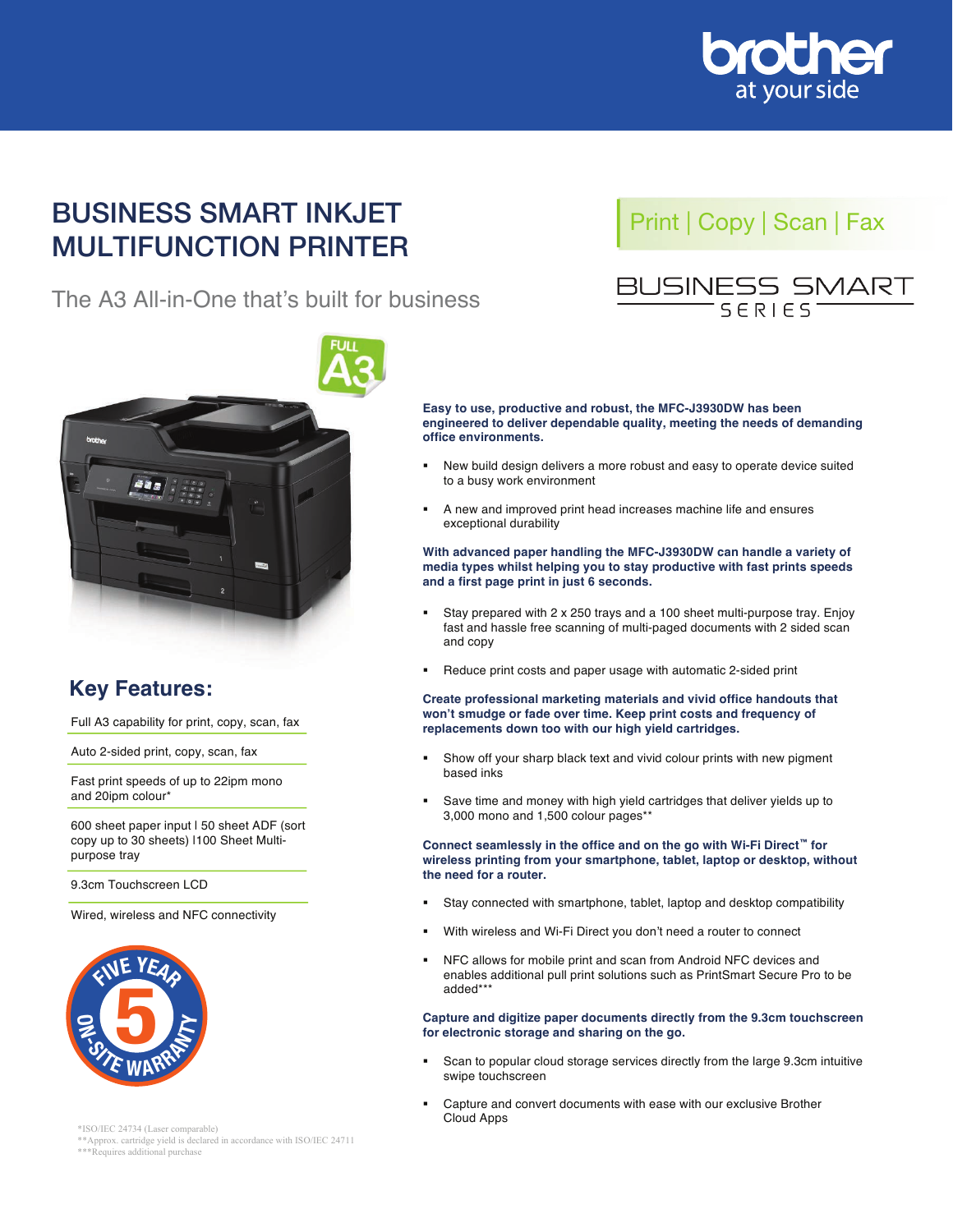#### **General**

| <b>Technology</b>                           | Inkjet                                                                                                                                                  |
|---------------------------------------------|---------------------------------------------------------------------------------------------------------------------------------------------------------|
| <b>LCD Display</b>                          | 9.3cm colour touchscreen                                                                                                                                |
| <b>Memory</b>                               | 265MB                                                                                                                                                   |
| Local Interface                             | Hi-Speed USB 2.0                                                                                                                                        |
| Wired Network Interface 10Base-T/100Base-TX |                                                                                                                                                         |
| <b>Wireless Network</b><br>Interface        | 802.11b/g/n (Infrastructure Mode)<br>802.11b/g/n (Wi-Fi Direct)<br>Supports both NFC cards (for secure<br>authentication with pull print solutions like |
| <b>NFC connectivity</b>                     | Brother PrintSmart Secure Pro) and<br>Android NFC devices for mobile print and<br>scan                                                                  |
| <b>Ink Gauge Indication</b>                 | Ink levels can easily be displayed on the<br>LCD using the ink management menu                                                                          |

#### **Colour Printer**

| <b>Speed</b>                          | 22ipm mono and 20ipm colour based on<br><b>ISO/IEC 24734</b>            |
|---------------------------------------|-------------------------------------------------------------------------|
| Speed (Fast Mode)                     | Up to 35 pages per minute mono and up<br>to 27 pages per minute colour  |
| Warm-up Time                          | 0 seconds                                                               |
| <b>Resolution</b>                     | up to 1200 x 4800 dpi                                                   |
| 2- Sided Print                        | Yes (Up to A3)                                                          |
| <b>Droplet Size</b>                   | Minimum droplet size of 1.5pl                                           |
| <b>Colour Enhancement</b>             | Brother Image Enhancement allows the<br>user to customise colour output |
| <b>FPOT</b><br>(First Print Out Time) | 6 seconds                                                               |

#### **Printer Functions**

|                                        | Reduce up to 2, 4, 9, 16 or 25 A4 pages               |
|----------------------------------------|-------------------------------------------------------|
| N-up Printing <sup>3</sup>             | into just one A4 page (Mac, up to 2, 4, 6,            |
|                                        | 9, or 16)<br>Enlarge 1 A4 page into a poster using 4, |
| Poster Printing <sup>4</sup>           | 9, 16 or 25 A4 pages                                  |
|                                        | Watermark your documents with                         |
| <b>Watermark Printing</b> <sup>4</sup> | predefined text or with your own user-                |
| <b>Booklet Printing</b> <sup>4</sup>   | defined messages                                      |
|                                        | Print documents in A5 booklet format                  |
|                                        | using automatic or manual 2-sided print               |
|                                        | Store your favourite driver settings as               |
| Print Profiles <sup>3</sup>            | profiles to easily recall them (great for             |
|                                        | saving time and for less technically adept<br>users)  |
|                                        | An electronic carbon copy feature that                |
| Print Archive <sup>4</sup>             | saves an electronic copy of all printed               |
|                                        | documents as a PDF file                               |
|                                        | If a colour ink runs out, continue printing           |
| <b>Mono Only Mode</b>                  | in Mono                                               |

#### **Open Interface**

| <b>Brother Solutions</b> | Allows the use of $3rd$ party solutions and |
|--------------------------|---------------------------------------------|
|                          | apps, such as PrintSmart Secure Pro to      |
| Interface (BSI)          | increase security and productivity          |

<sup>1</sup>Approx declared yield value in accordance with ISO/IEC 24711

 $4$ *Windows<sup>®</sup> only* 

5Optional free download from the Brother Solutions Centre http://solutions.brother.com

 $6$ Must be web connected

<sup>7</sup>Maximum number of printed pages per month can be used to compare designed durability between like Brother products. For maximum printer life, it is best to choose a printer with a duty cycle that far exceeds your print requirements

 $s$ <sup>1</sup>t is recommended to use the straight paper output path and the quiet mode feature with paper weights over 105g/m2

<sup>9</sup>Requires Brother Software

#### **Printer Driver**

| <b>Windows®</b>        | Windows <sup>®</sup> 10 (32 and 64 bit editions)<br>Windows <sup>®</sup> 8 (32 and 64 bit editions)<br>Windows <sup>®</sup> 7 (32 and 64 bit editions)<br>Windows Vista® (32 and 64 bit editions)<br>Windows® Server 2012, 2012R2 and<br>2008R2 Windows® Server 2008 (32 and<br>64 bit editions) |
|------------------------|--------------------------------------------------------------------------------------------------------------------------------------------------------------------------------------------------------------------------------------------------------------------------------------------------|
| Macintosh <sup>5</sup> | OS X v10.9.5/10.10.x/10.11.x                                                                                                                                                                                                                                                                     |
| Linux <sup>5</sup>     | CUPS, LPD/LPRng (32 and 64 bit)<br>editions)                                                                                                                                                                                                                                                     |

## **Mobile/Web Based Printing and Scanning**

|                                | Print from, scan to, send faxes, preview                                |
|--------------------------------|-------------------------------------------------------------------------|
| (Android)                      | <b>Brother iPrint and Scan</b> received faxes, preview copies and check |
|                                | the machine status from an Android                                      |
|                                | device                                                                  |
|                                | Print from, scan to, send faxes, preview                                |
|                                | Brother iPrint and Scan received faxes, preview copies and check        |
| (iPad/iPhone/iPod)             | the machine status from an                                              |
|                                | iPad/iPhone/iPod Touch.                                                 |
|                                | Print from and scan to a smart phone                                    |
| <b>Brother iPrint and Scan</b> | running the Windows <sup>®</sup> Phone Operating                        |
| (Windows® Phone)               | System                                                                  |
| <b>Brother Print and Scan</b>  | Print from and scan to a Windows® 8 or                                  |
| (Windows® 8 and RT)            | Windows RT Tablet                                                       |
| Google Cloud Print 2.0         | Print most common file types from any                                   |
|                                | Google Cloud Print enabled application                                  |
| <b>AirPrint</b>                | Print most common file types from any                                   |
|                                | AirPrint enabled application                                            |
| <b>Mopria</b>                  | Print most common file types from Mopria                                |
|                                | supported Android devices                                               |
| <b>Brother Print Service</b>   | Print from Android devices without a                                    |
| Plugin                         | dedicated App                                                           |
| Evernote™ <sup>6</sup>         | Print from and scan to Evernote™                                        |
|                                | without using a PC                                                      |
| Box <sup>6</sup>               | Print from and scan to Box without using                                |
|                                | a PC                                                                    |
| Dropbox <sup>6</sup>           | Print from and scan to Dropbox without                                  |
|                                | using a PC                                                              |
| Google Drive™ <sup>6</sup>     | Print from and scan to Google Drive™                                    |
|                                | without using a PC                                                      |
| OneDrive <sup>6</sup>          | Print from and scan to Microsoft <sup>®</sup>                           |
|                                | OneDrive without using a PC<br>Print from and scan to Flickr® without   |
| Flickr® <sup>6</sup>           |                                                                         |
|                                | using a PC                                                              |
|                                | Print from and scan to Facebook®                                        |
| Facebook® <sup>6</sup>         | without using a PC                                                      |
|                                |                                                                         |
|                                | Print from and scan to Evernote™                                        |
| Evernote <sup>™6</sup>         | without using a PC                                                      |
|                                |                                                                         |
|                                | Scan to Microsoft® OneNote without                                      |
| OneNote <sup>6</sup>           | using a PC                                                              |

<sup>&</sup>lt;sup>2</sup>Calculated with 80g/m<sup>2</sup> paper

<sup>&</sup>lt;sup>3</sup>Windows<sup>®</sup> and Mac® only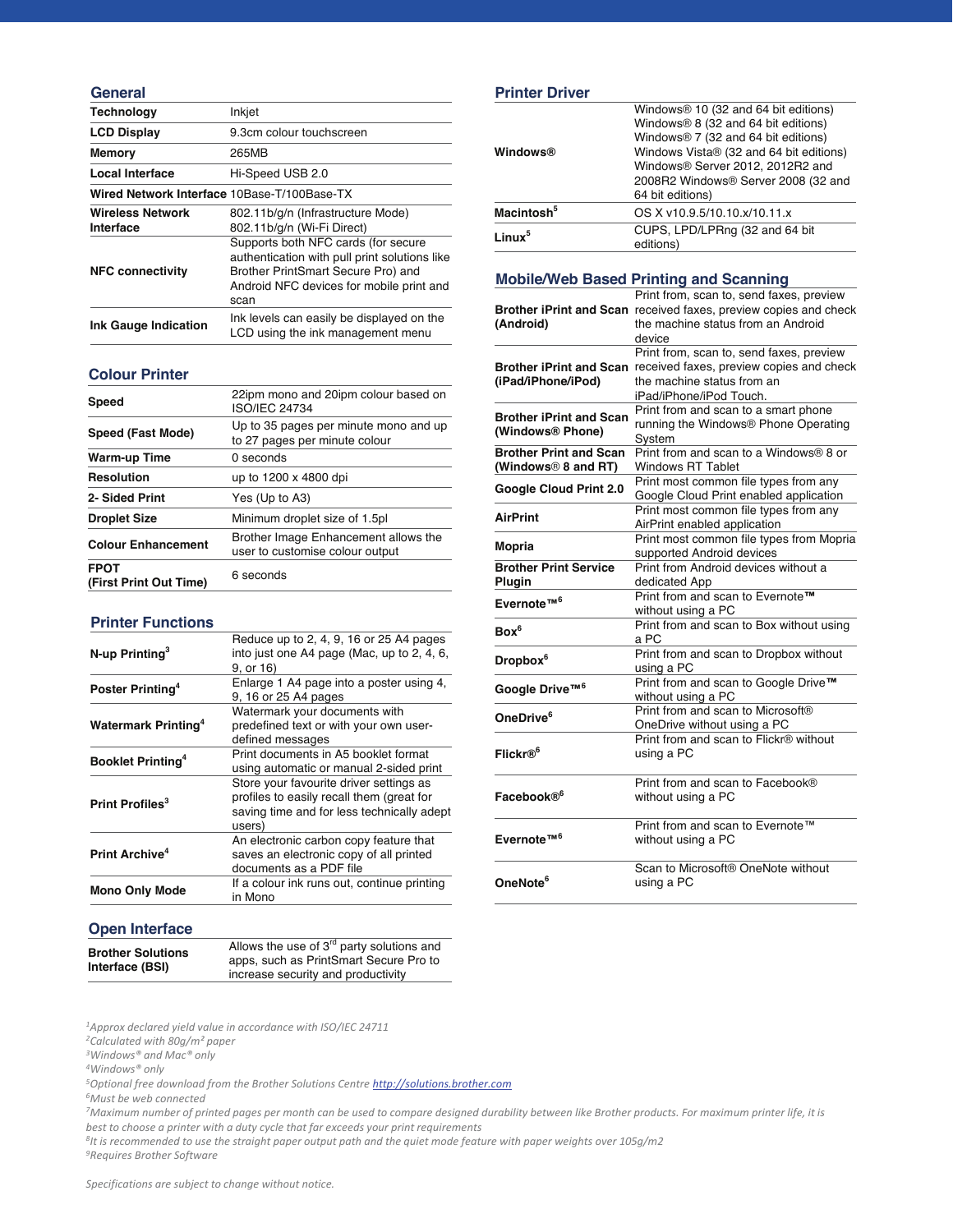## **USB Host**

| <b>Direct Print</b> | Print directly from a USB flash memory<br>drive. The supported file, JPEG, PDF<br>version 1.7, JPEG, Exif + JPEG, PRN<br>(created by own printer driver), TIFF<br>(scanned by Brother model), XPS<br>version 1.0 |
|---------------------|------------------------------------------------------------------------------------------------------------------------------------------------------------------------------------------------------------------|
| <b>Direct Scan</b>  | Scan directly to a USB flash memory<br>drive. The supported file formats include:<br>PDF, PDF/A, Secure PDF, Signed PDF,<br>JPEG, XPS, TIFF                                                                      |

## **Scan**

| <b>Scanner Type</b>                             | Dual CIS (Contact Image Sensor)                                                                                                                                             |
|-------------------------------------------------|-----------------------------------------------------------------------------------------------------------------------------------------------------------------------------|
| <b>Colour and Mono</b><br>Scanning              | Yes                                                                                                                                                                         |
| Scan Speed Mono (A4)                            | 18ipm (images per minute)                                                                                                                                                   |
| 2-sided Scan Speed<br>Mono (A4)                 | 36ipm (images per minute)                                                                                                                                                   |
|                                                 | Scan Speed Colour (A4) 18ipm (images per minute)                                                                                                                            |
| 2-sided Scan Speed<br>Colour (A4)               | 36ipm (images per minute)                                                                                                                                                   |
| Scan Speed Mono (A3)                            | 8ipm (images per minute)                                                                                                                                                    |
| 2-sided Scan Speed<br>Mono (A3)                 | 16ipm (images per minute)                                                                                                                                                   |
|                                                 | Scan Speed Colour (A3) 8ipm (images per minute)                                                                                                                             |
| 2-sided Scan Speed<br>Colour (A3)               | 16ipm (images per minute)                                                                                                                                                   |
| <b>Scan Resolution from</b>                     | Up to 600 x 600dpi (mono)                                                                                                                                                   |
| ADF<br><b>Scan Resolution from</b>              | 300 x 600dpi (colour)<br>Up to 1200 x 2400dpi (mono)                                                                                                                        |
| Scanner Glass                                   | 1200 x 1200dpi (colour)                                                                                                                                                     |
| <b>Interpolated Scan</b>                        |                                                                                                                                                                             |
| <b>Resolution</b>                               | Up to 19,200 x 19,200dpi                                                                                                                                                    |
| <b>Colour Depth</b>                             | 16, 777, 216 colour variations (24 bit)                                                                                                                                     |
|                                                 |                                                                                                                                                                             |
| <b>Grey Scale</b>                               | 256 shades of grey (8 bit)                                                                                                                                                  |
| <b>Standard Functions<sup>9</sup></b>           | Scan to USB, E-mail, OCR, Image and<br>File                                                                                                                                 |
| <b>Network Scanning</b>                         | Scan to network folder (Windows® only),<br>FTP, FTP Over SSL, Email Server <sup>5,</sup><br>SharePoint <sup>9</sup> and Easy Scan to Email <sup>6</sup> ,<br>Scan to mobile |
| Cloud Scanning <sup>6</sup>                     | Scan direct to Evernote <sup>™</sup> , Box, Dropbox,<br>Google Drive™, OneDrive, Flickr,                                                                                    |
| Scan Features <sup>9</sup>                      | Facebook, Evernote <sup>™</sup> , OneNote<br>Remove Background, Skip Blank Page,<br>ID Scan, 1 to 2 Scan, Auto Deskew from<br>ADF, Split PDF,                               |
| <b>Scan to Microsoft</b><br>Office <sup>6</sup> | Scan to Microsoft® Word, Microsoft®<br>Excel and Microsoft <sup>®</sup> PowerPoint                                                                                          |
|                                                 | Scan to Searchable PDFScan documents to searchable PDF files                                                                                                                |
| <b>Scan to SharePoint</b>                       | Scan documents directly into SharePoint<br>from Brother Control Centre 4 program                                                                                            |
| Outline and Scan <sup>6</sup>                   | Draw around items to either scan a<br>section or remove a section from the<br>original document<br>Scan direct into Windows® (from                                          |

#### **Scanner Driver**

| <b>Windows®</b>        | <b>TWAIN and WIA</b><br>Windows <sup>®</sup> 8 (32 and 64 bit editions),<br>Windows <sup>®</sup> 7 (32 and 64 bit editions),<br>Windows Vista® (32 and 64 bit editions), |
|------------------------|--------------------------------------------------------------------------------------------------------------------------------------------------------------------------|
| Macintosh <sup>5</sup> | <b>TWAIN and ICA</b>                                                                                                                                                     |
|                        | v10.9.5/10.10.x/10.11.x                                                                                                                                                  |
| $1$ inux <sup>5</sup>  | SANE(32 and 64 bit editions)                                                                                                                                             |

#### **Copy**

| Up to 12/9ipm (images per minute)                                                                     |
|-------------------------------------------------------------------------------------------------------|
| Yes (Up to A3)                                                                                        |
| Less than 6 seconds from ready mode                                                                   |
| Up to $600 \times 600$ dpi                                                                            |
| Makes up to 99 copies of each page/<br><b>Stacks or Sorts</b>                                         |
| <b>Enlargement/Reduction</b> Reduce or Increase document sizes from<br>25% to 400% in 1% increments   |
| Allows the user to compress 2 or 4 pages<br>on to a single A4 sheet                                   |
| Allows the user to copy both sides of an<br>ID card to a single A4 sheet                              |
| 256 shades of grey (8 bit)                                                                            |
| Draw around items to either copy a<br>section or remove a section from the<br>original document       |
| Makes reading copied documents easier<br>if the size of the text on the original<br>document is small |
|                                                                                                       |

## Address Book<sup>5</sup>

| <b>Speed Dials</b> | 100 x 2 locations for E-mail addresses                                                                      |
|--------------------|-------------------------------------------------------------------------------------------------------------|
| <b>Group Dial</b>  | A combination of up to 6 groups can be<br>stored for broadcasting                                           |
| <b>LDAP</b>        | The ability to connect to an external<br>LDAP enabled address book, like<br>Microsoft <sup>®</sup> Exchange |
|                    | Address books are only accessible as part of the scan to email                                              |

Address books are only accessible as part of the scan to email server function, available as an *optional free download from the Brother Solutions Centre http://solutions.brother.com*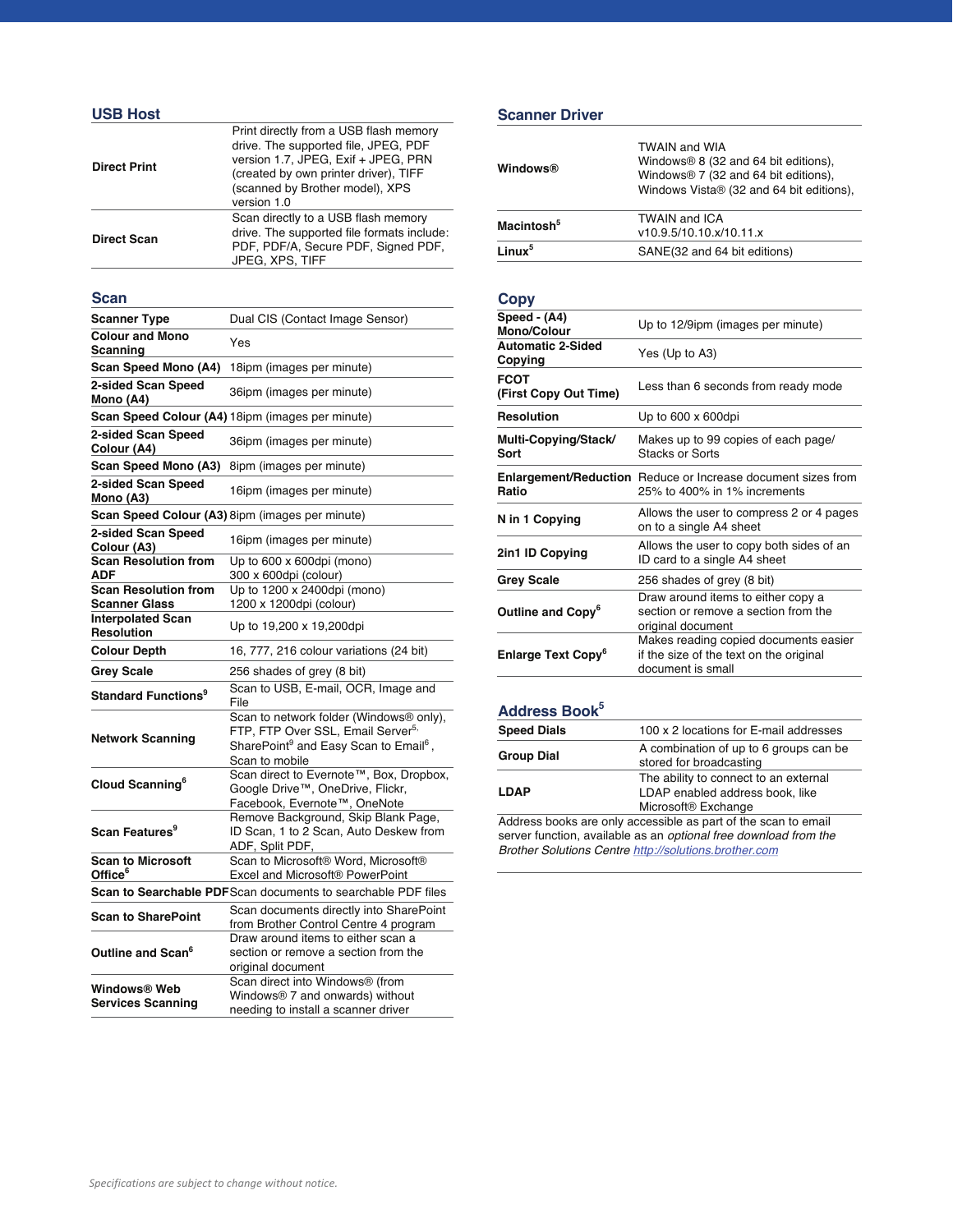| Fax                                                                     |                                                                                                                                                                                          |
|-------------------------------------------------------------------------|------------------------------------------------------------------------------------------------------------------------------------------------------------------------------------------|
| <b>Fax Modem</b>                                                        | 33,600bps (Super G3)                                                                                                                                                                     |
| <b>Automatic 2-Sided</b>                                                | Yes                                                                                                                                                                                      |
| Faxing                                                                  |                                                                                                                                                                                          |
| Internet Fax (iFax) <sup>5</sup>                                        | Fax documents anywhere in the world over<br>the Internet without the use of a telephone line                                                                                             |
| PC Fax Send <sup>9&amp;3</sup>                                          | Send faxes directly from your PC                                                                                                                                                         |
| PC Fax Receive <sup>9&amp;4</sup>                                       | Receive faxes directly to your PC                                                                                                                                                        |
| <b>Automatic Redial</b>                                                 | Automatic redialling if the recipient fax is busy                                                                                                                                        |
| <b>Telephone Index</b>                                                  | An electronic, alphabetical listing of stored<br>speed dials and group numbers                                                                                                           |
| <b>Distinctive Ring</b><br><b>Detection</b><br>(UK and Denmark<br>only) | An external service that allows two or more<br>telephone numbers shared on a single fixed<br>line and use different ring tones                                                           |
| <b>Speaker/Ring</b><br>volume                                           | 3 levels and off                                                                                                                                                                         |
| <b>Fax/Tel Switch</b>                                                   | Automatic recognition of fax and telephone<br>reception                                                                                                                                  |
| <b>Super Fine</b>                                                       | Enables quality transmission of very small<br>print and line drawings                                                                                                                    |
| Contrast                                                                | Auto/light/dark                                                                                                                                                                          |
| <b>Enhanced Remote</b><br>Activate                                      | Transfer a fax call, answered on an extension<br>phone, to the fax machine                                                                                                               |
| <b>Delayed Timer</b>                                                    | Up to 50                                                                                                                                                                                 |
| Quick-Scan                                                              | Reduce scanning times by scanning a fax into<br>memory before sending. Approximately 2.5<br>seconds per page A4 standard resolution                                                      |
| <b>Memory</b>                                                           | Up to 200 pages (ITU-T Test Chart, Standard                                                                                                                                              |
| <b>Transmission</b>                                                     | Resolution, JBIG)                                                                                                                                                                        |
| Out of Paper                                                            | up to 200 pages (ITU-T Test Chart, Standard                                                                                                                                              |
| Reception                                                               | Resolution, JBIG)                                                                                                                                                                        |
| <b>Dual Access</b>                                                      | Allows the operator to perform 2 different<br>tasks on the machine at the same time                                                                                                      |
| <b>Broadcasting</b>                                                     | Send the same fax message to up to 50<br>separate locations                                                                                                                              |
| Batch<br>Transmission                                                   | Stores documents for the same location in the<br>machines memory for transmission in a single<br>call                                                                                    |
| <b>Auto Reduction</b>                                                   | When receiving a single page document<br>longer than A4 (297mm) the fax machine will<br>automatically reduce the message to fit onto a<br>single A4 sheet                                |
| <b>ECM (Error</b><br><b>Correction Mode)</b>                            | The MFC will detect line errors during fax<br>transmission and resend the page(s) of the<br>document that had an error (recipient<br>machines must share this feature for it to<br>work) |
| <b>Fax Forwarding</b>                                                   | Sends a fax received in memory to another<br>pre-programmed fax number                                                                                                                   |
| <b>Remote Access</b>                                                    | Allows users to remotely access their machine                                                                                                                                            |
| <b>Fax Retrieval</b>                                                    | Allows remote access to faxes stored in the<br>machine                                                                                                                                   |
| Remote Set-up <sup>3</sup>                                              | Allows users to set-up the MFC from their PC                                                                                                                                             |
| <b>Grey Scale</b>                                                       | 256 shades (8 bit) of grey are available for<br>faxing                                                                                                                                   |
| <b>Fax Preview</b>                                                      | Preview received faxes on the screen                                                                                                                                                     |
| Fax stamp                                                               | Add the date and time to all received faxes                                                                                                                                              |

# **Standard Paper Handling**

| Standard Tray - 250 sheets<br>Lower Tray - 250 sheets<br>Multi Purpose Tray - 100 sheets up to A3<br>plain paper or up to 5 sheets of other<br>media<br>Automatic Document Feeder (ADF) - 50<br>sheets |
|--------------------------------------------------------------------------------------------------------------------------------------------------------------------------------------------------------|
| Face up - 100 sheets                                                                                                                                                                                   |
|                                                                                                                                                                                                        |

## **Media Specification**

| <b>Media Types and</b><br>Weights <sup>8</sup> | Standard Tray - Plain, Inkjet, Glossy*<br>and Recycled paper (between 64 -<br>$220q/m^2$ <sup>*</sup> Glossy Up to A4 only<br>Lower Tray - Plain and Recycled<br>(between 64 - 120g/m <sup>2</sup> )<br>Multi Purpose Tray - Plain, Inkjet,<br>Glossy* and Recycled paper (between<br>64 - 220g/m <sup>2</sup> ) *Glossy up to A3<br><b>Automatic Document Feeder (ADF) -</b><br>plain and recycled paper (between 64 -<br>$90q/m^2$ )<br>2-sided Print - plain and recycled paper<br>(between 60 - 120g/m <sup>2</sup> )                                                                                                      |
|------------------------------------------------|--------------------------------------------------------------------------------------------------------------------------------------------------------------------------------------------------------------------------------------------------------------------------------------------------------------------------------------------------------------------------------------------------------------------------------------------------------------------------------------------------------------------------------------------------------------------------------------------------------------------------------|
| <b>Envelope Printing</b>                       | Yes: Accuracy and reliability will depend<br>on the quality and type of envelopes or<br>labels used                                                                                                                                                                                                                                                                                                                                                                                                                                                                                                                            |
| Media Sizes                                    | Standard Tray - A3, LGR, LGL, A4, LTR,<br>EXE, Folio, A5, A6, Photo(10 x 15cm),<br>Index card (13x20cm), Photo-L<br>(9 x 13cm), Photo-2L(13 x 18cm), Com-<br>10, DL Envelope, Monarch, C5<br>Lower Tray - A4, LTR, A3, LGR, LGL,<br>Folio<br>Multi Purpose Tray - A3, LGR, LGL, A4,<br>LTR, EXE, Folio, A5, A6, Photo<br>(10 x 15cm), Index card (13 x 20cm),<br>Photo-L (9 x 13cm/3.5 x 5"), Photo-2L<br>(13 x 18cm), Com-10, DL Envelope,<br>Monarch, C5<br><b>Automatic Document Feeder (ADF) -</b><br>Width: 105mm to 297mm x Length:<br>148mm to 431.8mm<br><b>Scanner Glass</b><br>-Up to Width: 297mm x Length: 431.8mm |

## **Supplies**

| Ink cartridges <sup>1</sup> | Black:<br>LC3719XLBK 3,000 pages<br>Cyan:<br>LC3719XLC 1,500 pages                                       |
|-----------------------------|----------------------------------------------------------------------------------------------------------|
|                             | Magenta:<br>LC3719XLM 1,500 pages<br>Yellow:<br>LC3719XLY 1,500 pages                                    |
| <b>Carton Contents</b>      | Ink cartridges, power supply cord, fax line<br>cord, driver software for Windows®,<br>Quick Set-Up Guide |
| $- \cdot$                   |                                                                                                          |

The frequency of replacement consumables will vary depending on the complexity of the prints, the percentage of coverage, paper size, and the type of media.